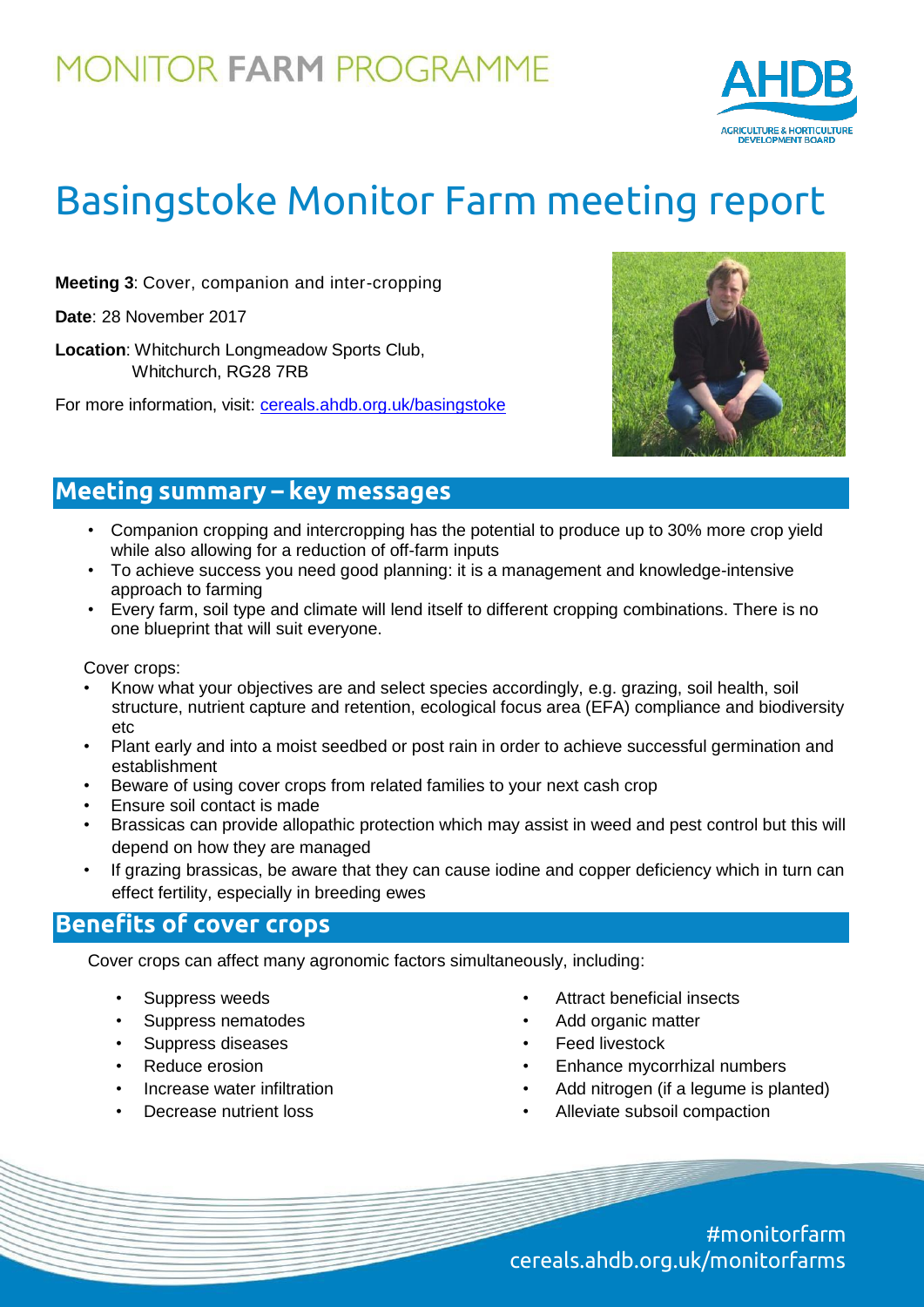# **MONITOR FARM PROGRAMME**



## **Cover crop try-out**

#### **Current situation**

50 ha of stubble turnips are grown every year as a break crop and to fatten lambs. This field has historically caused Hugh concerns due to decrease in cash crop yields. Soil analysis has since been unable to explain this.

#### **Objectives of the try-out**

- Improve soil structure and build the nutrient content, particularly on thin chalk soils
- Fattening forage for the farm's lambs
- Suppress weeds, especially black-grass

#### **The try-out**

- Six mixes were sown on 26 August 2017 using a Horsch Sprinter drill
- Then they were rolled and 30kg of nitrogen was applied



*Growth of the different mixes on 28 October 2017*

|                | Name on<br>label                 | Recipe                                                                                              | <b>Bag</b><br>weight<br>(kg) | <b>Amount</b><br>for 0.5ha | Approx.<br>cost<br>$(E/ha)$ * |                                                                              |
|----------------|----------------------------------|-----------------------------------------------------------------------------------------------------|------------------------------|----------------------------|-------------------------------|------------------------------------------------------------------------------|
| 1              | Simple<br><b>EFA</b>             | 80% oat<br>20% mustard                                                                              | 15                           | 10kg                       | 14                            | Cheap<br>Modest benefit mix                                                  |
| $\overline{2}$ | Complex<br><b>EFA</b>            | 56% rye - Humbolt<br>20% radish - Barracuda<br>4% phacelia<br>20% vetch                             | 20                           | 10kg                       | 40                            | Deep roots and soil<br>vitality                                              |
| 3              | <b>Short</b><br>catch<br>non-EFA | 15% black oat<br>20% linseed<br>20% buckwheat<br>10% mustard<br>15% radish - Compass<br>20% UK peas | 15                           | 10kg                       | 32                            | Quick mix - after rape,<br>before wheat                                      |
| 4              | Long<br>cover                    | 35% rye - Humbolt<br>5% phacelia<br>25% vetch<br>15% Jupiter turnip rape                            | 20                           | 15kg                       | 45                            | Long $mix$ – right through<br>in front of maize etc.                         |
| 5              | Grazing                          | 70% UK winter oat<br>15% Jupiter rape<br>15% Barkant stubble<br>turnips                             | 15                           | 12kg                       | 25                            | Grazing a key objective<br>Good plan to switch this<br>into black oats/vetch |
| 6              | Multi-mix                        | 20% winter oats<br>20% rye - Humbolt                                                                | 15                           | 12kg                       | 35                            | Maximum enhancement<br>of soil health with good                              |

\*based on about 40ha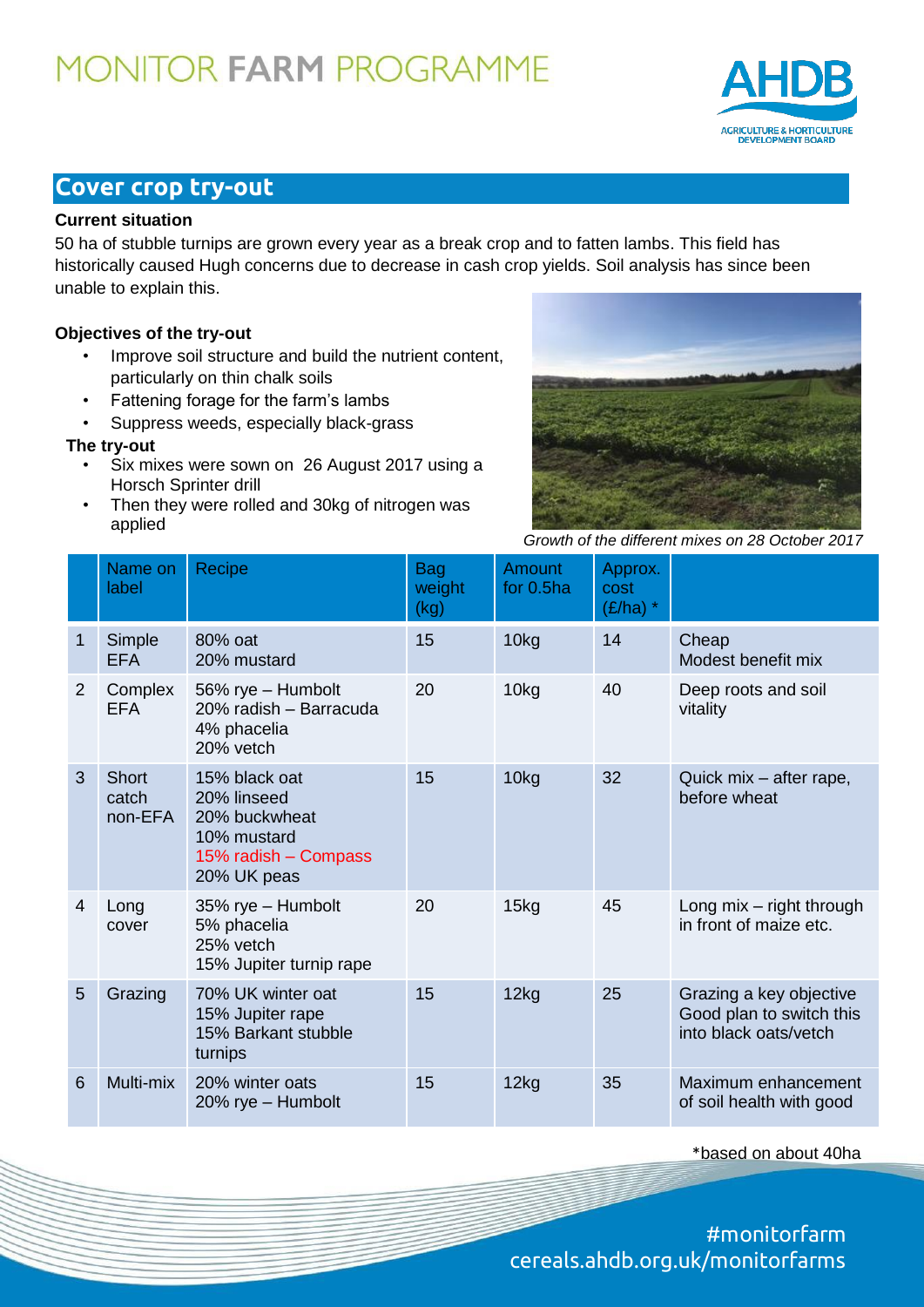## **10NITOR FARM PROGRAMME**



| 15% radish - Siletta Nova<br>5% phacelia<br>10% buckwheat<br>5% crimson clover<br>5% berseem clover | rooting |
|-----------------------------------------------------------------------------------------------------|---------|
| 10% linseed<br>10% sunflowers                                                                       |         |

As all the cover crops have established well, it is hoped that this will aid the following cash crop of spring barley. This will be followed closely, recording tiller establishment, nutrition, chemical and yield, and then compared against the part of the other part of the field which was used as the 'control'.

### **Find out more**

[Opportunities for cover corps in conventional arable rotations](https://cereals.ahdb.org.uk/media/655816/is41-opportunities-for-cover-crops-in-conventional-arable-rotations.pdf) [RR90: A review of the benefits, optimal crop management](https://cereals.ahdb.org.uk/publications/2016/december/19/a-review-of-the-benefits,-optimal-crop-management-practices-and-knowledge-gaps-associated-with-different-cover-crop-species.aspx) practices and [knowledge gaps associated with different cover crop species](https://cereals.ahdb.org.uk/publications/2016/december/19/a-review-of-the-benefits,-optimal-crop-management-practices-and-knowledge-gaps-associated-with-different-cover-crop-species.aspx) [Cover crops, drainage and targeted cultivation for improved soil](https://cereals.ahdb.org.uk/media/1083435/4_Phil-Jarvis.pdf)  [structure](https://cereals.ahdb.org.uk/media/1083435/4_Phil-Jarvis.pdf) [Judging a crop by its cover](https://cereals.ahdb.org.uk/media/678357/T2F-June-2015-%E2%80%93-Cover-Crops.pdf) [The potential for companion cropping and intercropping on](http://www.nuffieldinternational.org/rep_pdf/1474016405Andrew-Howard-report-2015.pdf) UK arable [farms \(Andy Howard, Nuffield Scholar\)](http://www.nuffieldinternational.org/rep_pdf/1474016405Andrew-Howard-report-2015.pdf)

For more information on cover crops and case studies, visit

[cereals.ahdb.org.uk/covered](https://cereals.ahdb.org.uk/covered/)

### **Next meeting**

**Date:** 6 February 2018 **Topic**: Soils and machinery investment [\(register to attend\)](https://cereals.ahdb.org.uk/get-involved/monitorfarms/basingstoke-monitor-farm.aspx) **Time:** 10.00–13.30 **Location:** Whitchurch Longmeadow Sports Club, Whitchurch RG28 7RB

**For more information contact:** Paul Hill E: [paul.hill@ahdb.org.uk](mailto:paul.hill@ahdb.org.uk) M: 07964 243699 and M: 07964 243699

**To find out more about Farmbench, AHDB's benchmarking tool, contact:** Emma Nankervis E: [emma.nankervis@ahdb.org.uk](mailto:emma.nankervis@ahdb.org.uk) M: 07931 017763

While the Agriculture and Horticulture Development Board seeks to ensure that the information contained within this document is accurate at the time of printing, no warranty is given in respect thereof and, to the maximum extent permitted by law, the Agriculture and Horticulture Development Board accepts no liability for loss, damage or injury howsoever caused (including that caused by negligence) or suffered directly *or indirectly in relation to information and opinions contained in or omitted from this document. Reference herein to trade names and proprietary*  products without stating that they are protected does not imply that they may be regarded as unprotected and thus free for general use. No *endorsement of named products is intended, nor is any criticism implied of other alternative, but unnamed products.*